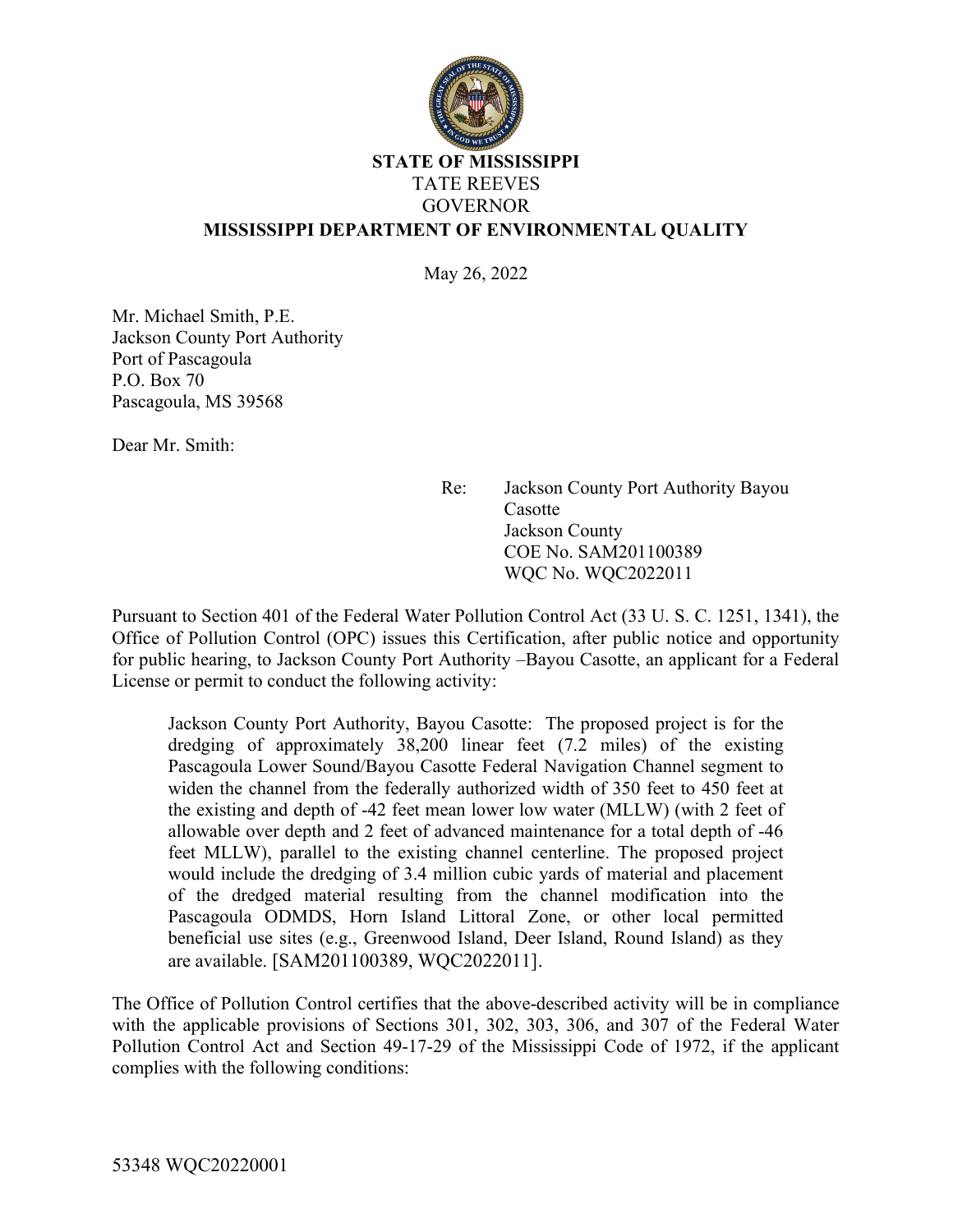- 1. The channel depth shall gradually increase toward open water and shall not exceed the controlling navigational depth. (11 Miss. Admin. Code Pt. 6, R.  $1.3.4.A.(6)$
- 2. Best management practices for turbidity control shall be implemented and maintained at all times during project construction and dredged material placement activities to minimize the discharge of turbid waters into waters of the State. Best management practices should include, but not limited to, the installation of turbidity screens around the immediate work areas. (11 Miss. Admin. Code Pt. 6, R. 2.2.A.)
- 3. Prior to the placement of dredged material for beneficial use, the material must be evaluated as outlined in the protocols established through the Beneficial Use of Dredge Material Program created by Mississippi Code §49-27-61.
- 4. Any monitoring that is conducted for the purposes of comparison with Water Quality Standards shall be in compliance with methods as outlined in the Mississippi Wastewater Regulations including an approved Quality Assurance Project Plan (QAPP). (11 Miss. Admin. Code Pt. 6, R. 2.1.B.)
- 5. Turbidity outside the limits of a 750-foot mixing zone shall not exceed the ambient turbidity by more than 50 Nephelometric Turbidity Units. The turbidity within the beneficial use restoration project areas may reasonably exceed this turbidity standard for temporary periods of time and shall not result in permanent environmental harm. (11 Miss. Admin. Code Pt. 6, R. 2.2.A.)
- 6. No sewage, oil, refuse, or other pollutants shall be discharged into the watercourse. (11 Miss. Admin. Code Pt. 6, R. 2.2.A.(3))

The Office of Pollution Control also certifies that there are no limitations under Section 302 nor standards under Sections 306 and 307 of the Federal Water Pollution Control Act which are applicable to the applicant's above-described activity.

This certification is valid for the project as proposed. Any deviations without proper modifications and/or approvals may result in a violation of the 401 Water Quality Certification. If you have any questions, please contact Ms. Florance Bass.

Sincerely,

Kruptal Rudolph

 Krystal Rudolph, P.E., BCEE Chief, Environmental Permits Division